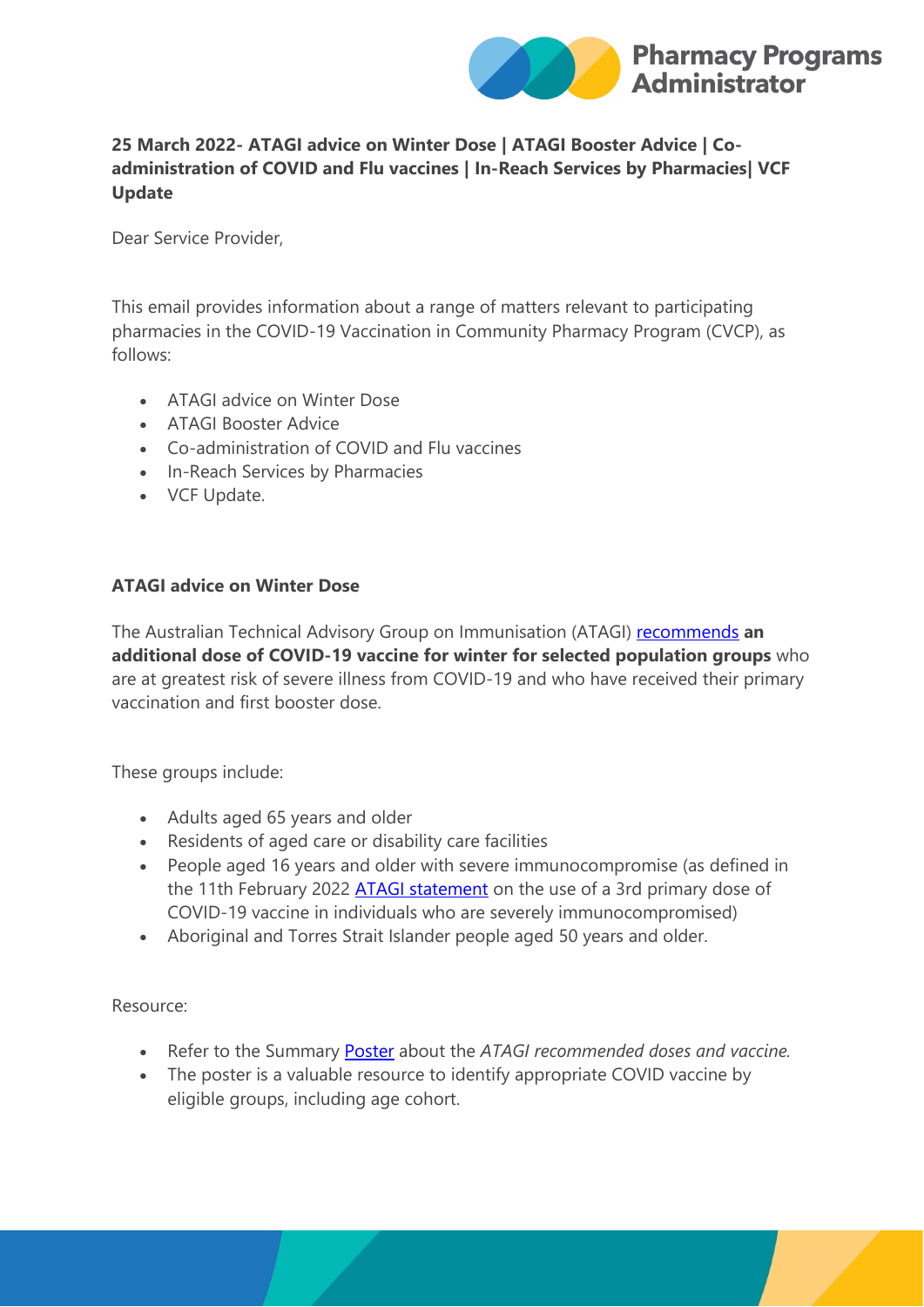

The Australian Government has accepted this advice and will include the winter dose for recommended people in the COVID-19 Vaccination Program **from 4 April 2022.**

The additional winter COVID-19 vaccine dose **can be:**

- given **from 4 months or longer** after receipt of a previous booster dose of a COVID-19 vaccine; OR/
- given **from 4 months after a confirmed SARS-CoV-2 infection** if this has occurred since the previous booster.

In special circumstances **individuals may be able to receive their winter dose at a shorter interval**, for example, in vaccination in-reach programs to aged care, disability care or remote communities, where some flexibility of the minimum interval may help vaccinate a larger proportion of individuals.

Importantly:

- The winter COVID-19 dose can be **co-administered with influenza vaccine.** However, it is **important not to delay the influenza vaccine** if an individual is not yet eligible for a second booster COVID-19 vaccine dose.
- Comirnaty (Pfizer) for 16 years and older, or Spikevax (Moderna) for 18 years and older are the preferred vaccines for this winter dose.
- Vaxzevria (AstraZeneca) can be used when an mRNA vaccine is contraindicated or a patient declines vaccination with an mRNA vaccine.
- Nuvaxovid (Novavax) can be used as a booster if no other COVID-19 vaccine is considered suitable for that individual.

**Payments for the winter dose will remain the same as for the administration of other booster doses.**

## **ATAGI Booster Advice**

ATAGI continues to recommend:

• **All individuals aged 16 and older to receive a booster dose of COVID-19 vaccine, 3 months following completion of their primary course.** For most individuals this will be a third dose. This booster dose is important for protecting them against COVID-19.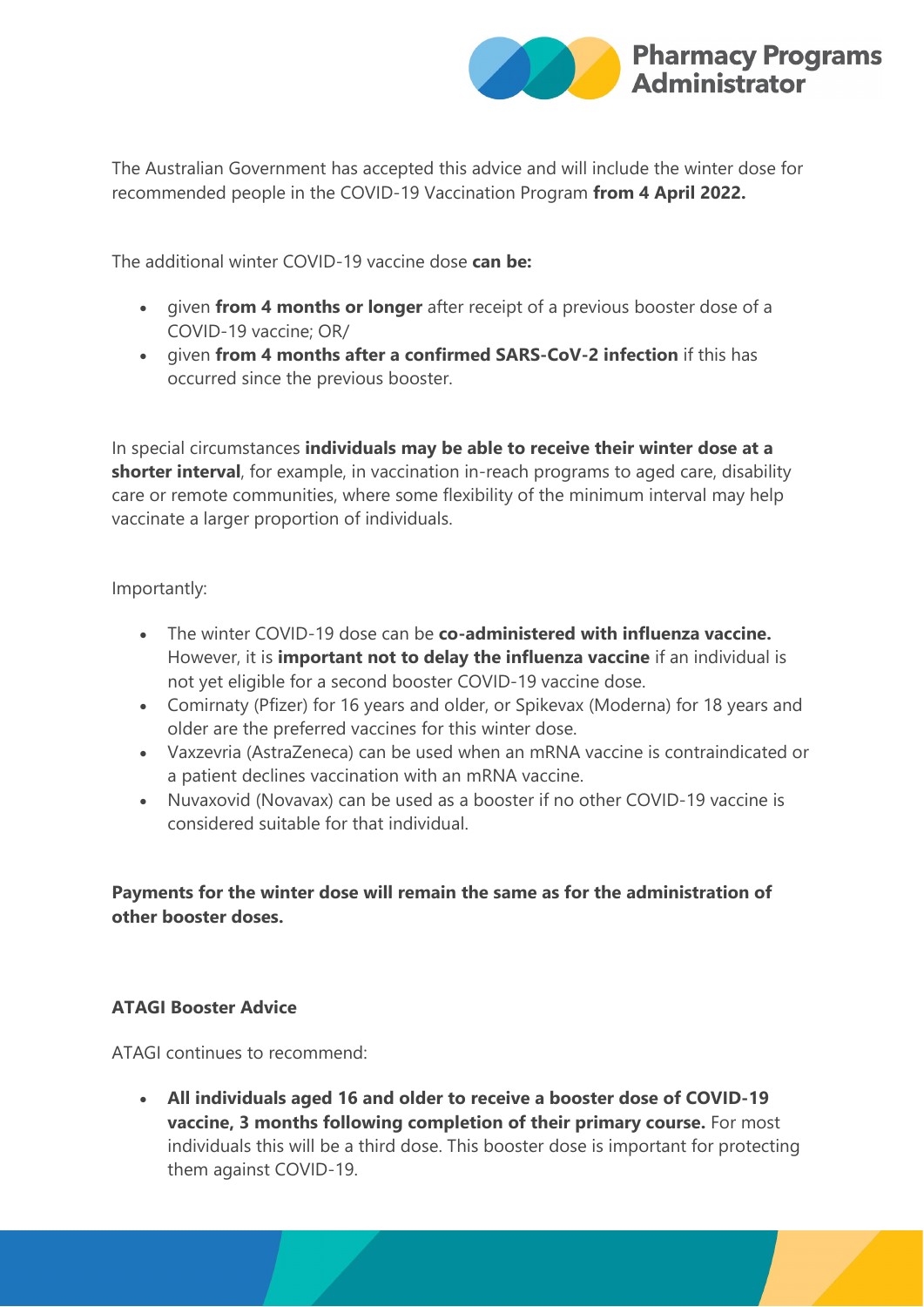

• For any person aged 16 and older who has not received their first booster yet, ATAGI recommends they receive it as soon as possible, 3 months following completion of their primary course.

Important reminder:

- Pfizer 12yo+ (Purple) is to be administered for **16 years and older**
- Moderna is to be administered for **18 years and older.**

Protection against infection wanes after the first booster dose. However, protection against severe disease (rather than all infection) is relatively well maintained, especially in young healthy populations.

### **Co-administration of COVID and Flu vaccines**

A COVID-19 vaccination and an influenza vaccination **can be administered at the same time** and may be provided to patients during the same attendance.

Importantly:

- Pharmacies must adhere to their jurisdictional legislation about the administration of influenza vaccinations.
- The CVCP Program Rules only apply for COVID vaccinations and not influenza vaccinations.
- Therefore, pharmacies cannot claim fees for administering influenza vaccinations through the CVCP Program, including through the PPA Claim Portal.

#### **In-Reach Services by Pharmacies**

Pharmacies are encouraged to continue to support their local Residential Aged Care Facilities and Disability Support Services in providing eligible people to receive their winter dose of the COVID-19 vaccine.

Reminder of off-site provisions and incentive fees:

• **Site visit payments** (flag fall) of \$57.25 for pharmacies who visit vulnerable patients to administer COVID-19 vaccinations.